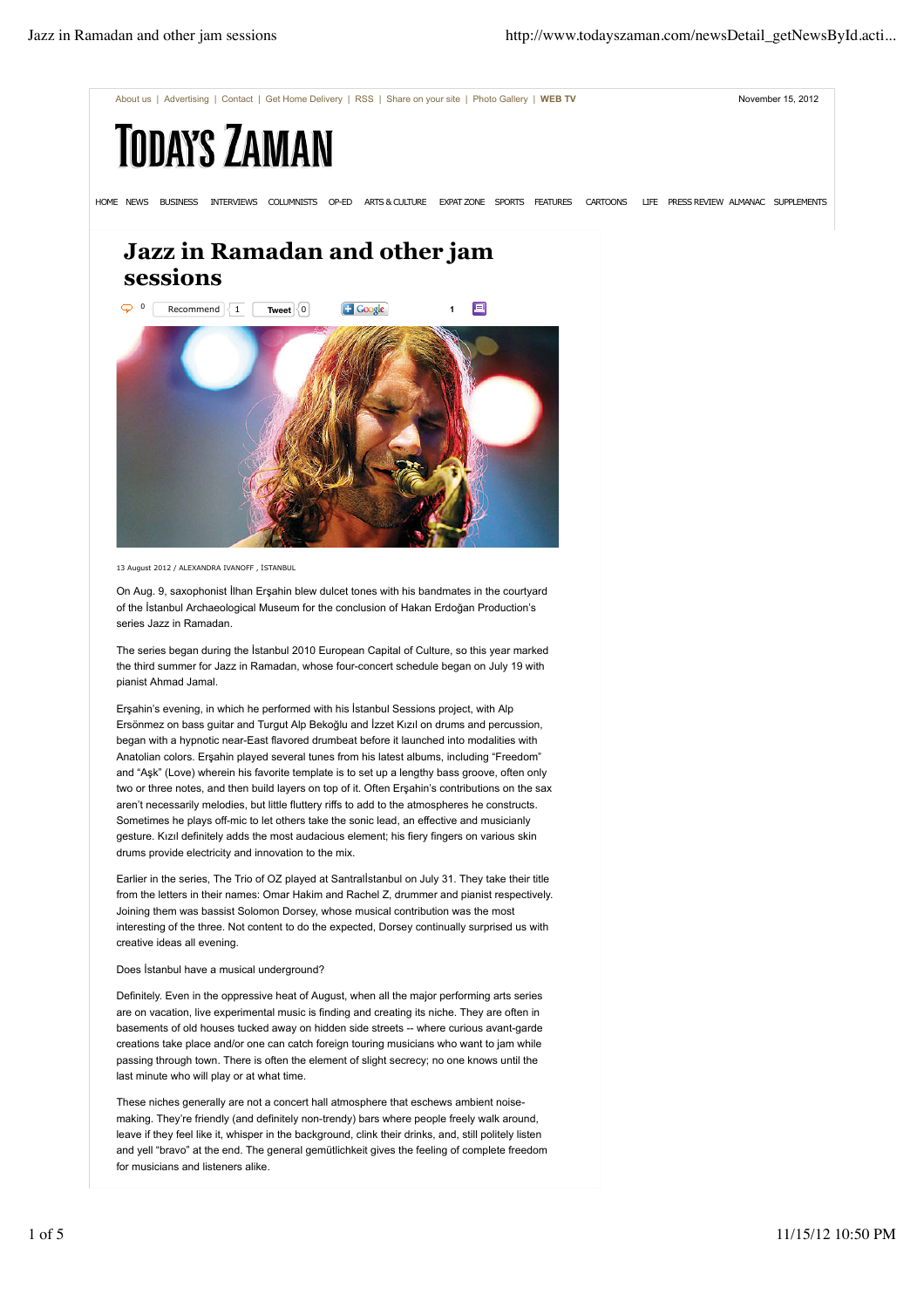Kooperatif, on a back alley behind the Ağa Cami on İstiklal, is one such place. On Aug. 10, Dutch drummer Robbert van Hulzen informally presented his "Elephant Songs in İstanbul" with cellist Duygu Demir and saxophonist Meriç Demirkol in the first set. It was basically 30 minutes of total improvisation -- each listening intently to each other for cues to wind up or wind down a particular groove. The way they started reminded me of the beatnik cafés of yore where often the tiniest sounds were earnestly infused with significance, then allowed to develop into a charming chaos involving noises that are not necessarily considered standard practice.

Van Hulzen told the audience he was passing through İstanbul on a long experimental journey he calls "Elephant Songs." He is toting his drum set on the back of his old motorcycle, traveling 20,000 kilometers through 14 countries, from India to Amsterdam. Speaking in jovial terms ("If you don't understand my English, just elbow your neighbor to give you a translation"), Van Hulzen explained his mission was to make stops in cities along the way to hook up with like-minded musicians for an evening or two of jamming. I suspected that the presence of a camera crew recording the first set was part of the documentation of his unusual project.

For Van Hulzen's second set, he played with violinist Özlem Kaya and New York guitarist John Plenge, whose collective improvisation took on a completely different color than the previous trio, who, taking the cue from Demir, maintained a more or less steady, almost endless stream of consciousness. Kaya, however, likes to plunge suddenly into feverish and dramatic wordless melodies, then opt for some soft and ticklish effects with her bow. Van Hulzen was glued to his colleagues' instantaneous changes of mood and accompanied them with energetic punctuation.

The underground music scene is in Asia too. Arkaoda, on Kadife Sokak in Kadıköy, plans a monthly mixed buffet of post-modern, punk, reggae, electronica, soul, Cumbia, DJ, alt, and evenings of some serious new music. Aug. 1 hosted Hakan Dedeoğlu's acoustic project with a duo of Icelandic cellist/singer Gyda Valtysdottir, Shahzad Ismaily on moog and bass, and solo drummer Ryan Sawyer, capped with a final jam session. (See www.arkaoda.com for more information on this project.)

Flutist/author Eugenia Zuckerman's "Sailing Into the Future," a feature article published on www.musicalamerica.com, comments on the underground music scene in New York City and how it harkens back to the very spirit in which music that has become standard repertoire was originally created. She quotes David Handler, a violinist and composer who founded a concert series in a former Italian restaurant. His Le Poisson Rouge in Greenwich Village has become the hotbed of the cutting edge, but, importantly, it is also a venue for food and drink alongside the adventurous programming he offers there. "When you consider that premieres in classical and romantic music took place in spaces where there was a social component -- flirtation, vibrance, revelry, drinking -- you realize we've lost the spontaneity with which the art was once invested," says Handler.

So why is underground music something to pay attention to? It's usually the hip birthplace of the next trend. But aside from its commercial potential, it's where the creators can experiment totally unhampered by anyone's expectations or limitations but their own.

| Recommend $\langle 0$<br>Tweet $ 0 $     | Google<br>1                |
|------------------------------------------|----------------------------|
| Post your comments / Share your thoughts |                            |
| Display Name (What's this)               | Your e-mail address        |
| Comment (Required)                       | Characters Remaining: 5000 |
|                                          |                            |
| Enter the following code:                |                            |
| <b>Refresh</b>                           | anko<br>J.                 |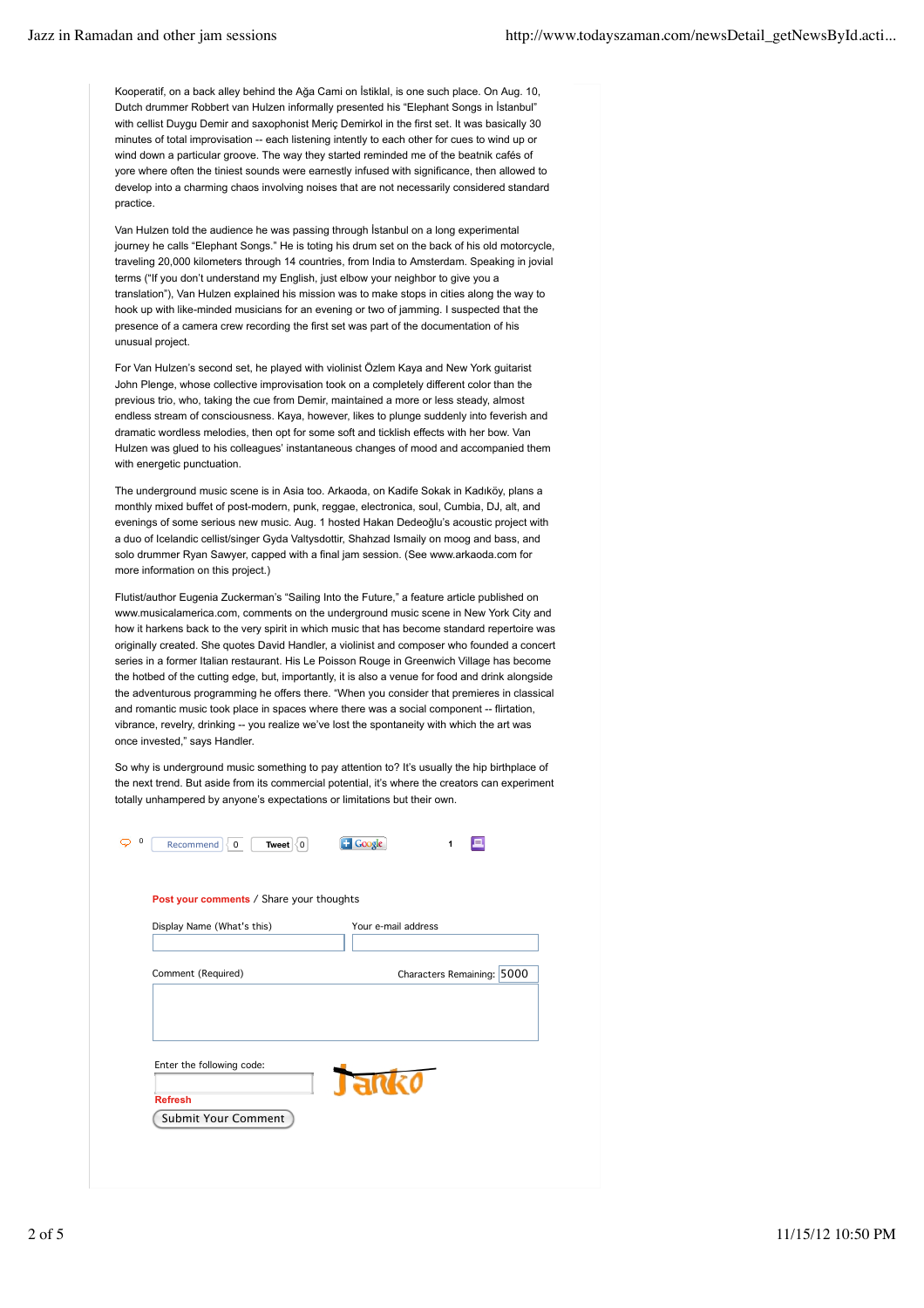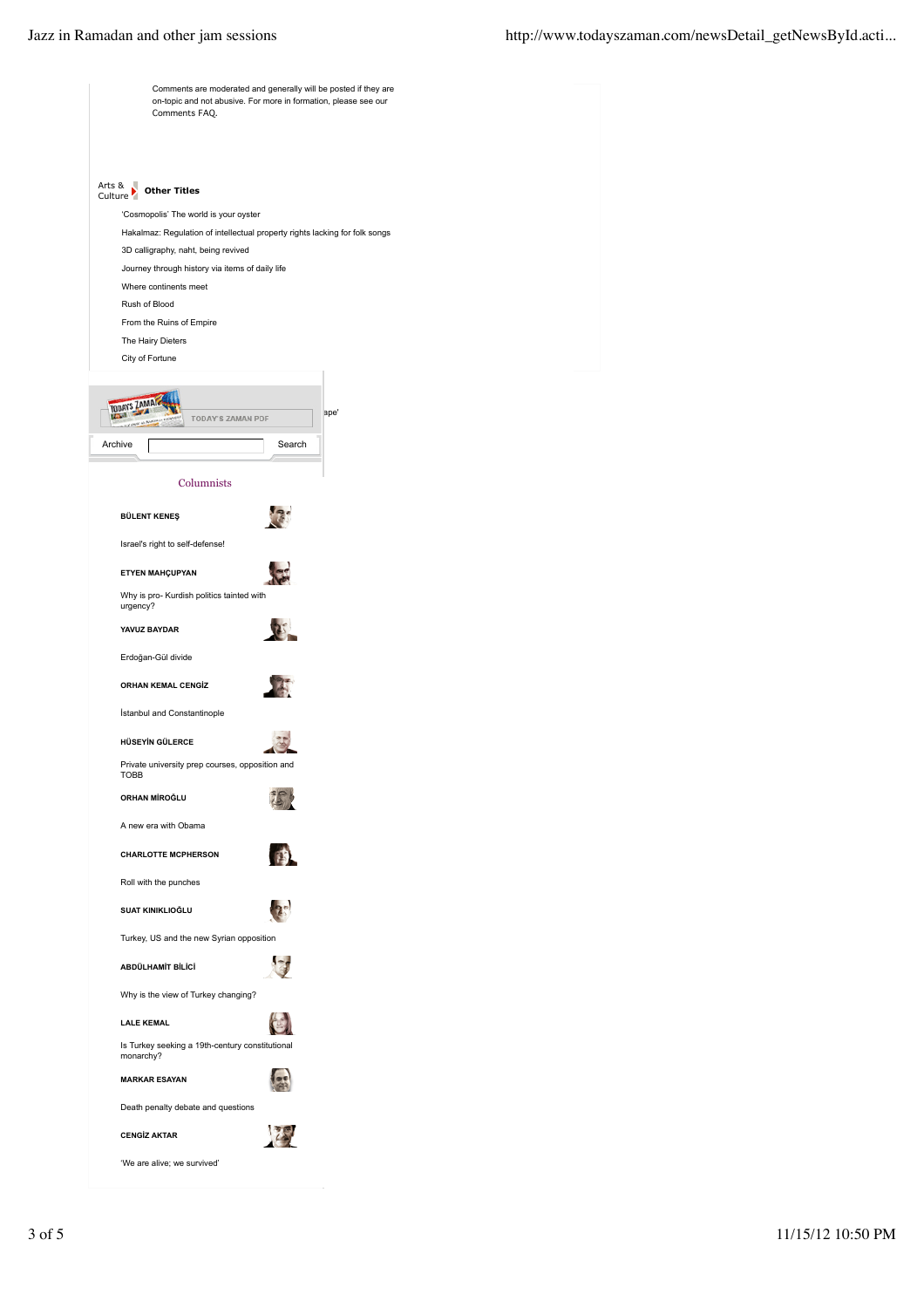